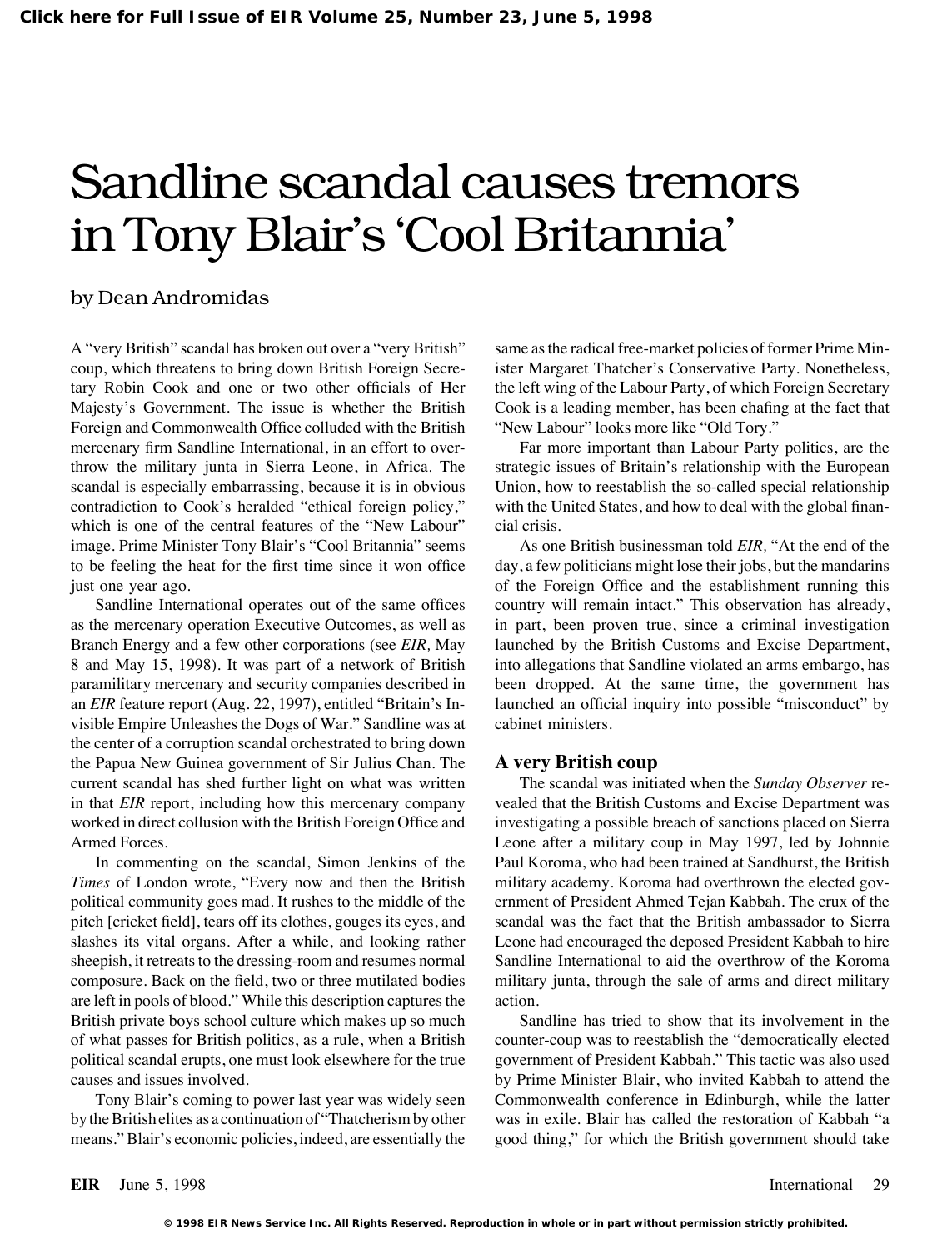credit. He dismissed the scandal as a lot of "hooha."

In fact, Kabbah was restored to power by neither Sandline nor the British government, but by ECOMAG, the regional peacekeeping force led by Nigeria under a United Nations mandate, and supported by the United States. According to sources in Nigeria, the Nigerians made that decision in order to prevent "Africans from killing Africans." In fact, if Nigeria had not intervened, the weapons which Sandline had purchased, would have gone to the Kamajors militia, which supported Kabbah. That would have simply prolonged the civil war, while enforcing a mortgage on the country's mineral resources in order to finance the payment of mercenaries and purchase of weapons. These weapons, fortunately, were never dispensed, and are now stored in a warehouse under the control of ECOMAG. But while Blair has heaped praise on the Foreign Office for supporting "a good coup," his government has led the drive for the international isolation of Nigeria and has pushed for even harsher international sanctions against the government of Gen. Sani Abacha.

*EIR* has documented on several occasions that so-called mercenary or paramilitary operations are in fact creatures of the British foreign policy/financier establishments. In regard to Sierra Leone, *EIR* showed that Sandline's "corporately unconnected" sister company, Executive Outcomes, received its first contract in that country in 1993, when the country was ruled by Capt. Valentine Strasser; it was paid to fight the Revolutionary United Front (RUF) rebels, who controlled one of the most mineral-rich regions of the country. The funding for that contract came from mining concessions Sierra Leone handed over, carved out of the zone "liberated" by Executive Outcomes. When President Kabbah first came to power at the end of 1996, he cancelled the contract, under pressure from the Clinton administration. Before Kabbah made that decision, he was warned by Executive Outcomes that his government would be overthrown if the contract were cancelled. That prediction came true, and no doubt served as a powerful influence on Kabbah, in his decision to hire Sandline, the "corporately unconnected" sister company of Executive Outcomes.

One important new piece of evidence is a letter from Sandline International's attorneys to the office of the British Foreign Secretary, outlining Sandline's involvement in the military operations in Sierra Leone, and its contact with both the British and U.S. governments.

The letter is on behalf of two people: Lt. Col. Tim Spicer, a former commander in the Special Air Services (SAS), and chief executive officer of Sandline International; and Michael Grunberg, who is described in the letter as a consultant to Sandline. What the letter does not say, is that Grunberg is also a member of the board of directors of Branch Energy, a company founded by Tony Buckingham, a former officer of the British Special Boat Squadron. Both Buckingham and Grunberg are directors of DiamondWorks, a diamond-mining company based in Vancouver, Canada, which in turn owns Branch Energy. DiamondWorks has issued a press release on the recent scandal, in an attempt to correct what it considers misleading articles in the press. The press release states that DiamondWorks and Branch Energy have "no formal corporate link" with Sandline. Neverthless, Colonel Spicer maintains his office at precisely the same address as Branch Energy, as does Executive Outcomes. Diamond-Works and its subsidiaries have a diamond-mining concession in Sierra Leone. It also has diamond mines and energy projects in Angola, Uganda, and South Africa. In several cases, these mines have served as sources for the payment of the military operations of Sandline International and Executive Outcomes.

The letter describes the government officials with whom Spicer and Grunberg had been dealing on the Sierra Leone contract. These included, first of all, Britain's High Commissioner to Sierra Leone, Peter Penfold, a diplomat who survived two coups in Uganda and a civil war in Nigeria, and who, in consultation with President Kabbah, "encouraged Sandline International's involvement." Thereafter, Sandline held discussions and briefing sessions with the following Foreign and Commonwealth Office representatives who deal with Africa: John Everard, Craig Murray, Linda St. Cook, and Tim Andrews. They also held discussions with Lt. Col. Peter Hicks of the Ministry of Defense and Col. Andrea Gale, the British Army adviser to the United Nations special envoy to Sierra Leone.

The letter details Sandline's discussions with representatives of the U.S. State and Defense departments, including U.S. Ambassador to Sierra Leone John Hirsch, and State Department Africa specialists Charles Snyder, Dennis Linskey, and Michael Thomas. Also on the list is Allen Holmes, Assistant Secretary of Defense for Special Operations. Holmes was U.S. ambassador to Portugal (1982-85) at a time when Portugal was a major transshipment point for illegal arms sales to Iran, Iraq, and Africa. While the State Department does not deny its contacts with Sandline, it does deny that the purpose was for the arrangement of a coup.

*EIR* wrote in its August 1997 report, that the U.S. Defense Intelligence Agency, in July 1997, hosted a symposium at the Pentagon on "Issues Related to the Privatization of Security in Sub-Saharan Africa." We wrote that this meeting reflected the British influence within the U.S. permanent bureaucracy. The guest list of more than 70 people included three representatives of Sandline: Spicer, Grunberg, and U.S. Col. Bernie McCabe (ret.). Executive Outcomes was represented by Eeban Barlow and Nic Van Den Bergh. Charles Snyder of the State Department was also there.

Of special interest, the Sandline letter mentions Philip Parham, of the British Embassy in Washington, who functions as the British Foreign and Commonwealth Office's liaison with the U.S. State Department for Africa policy.

The letter details how, during the military operations which led to the coup, Sandline's personnel were invited on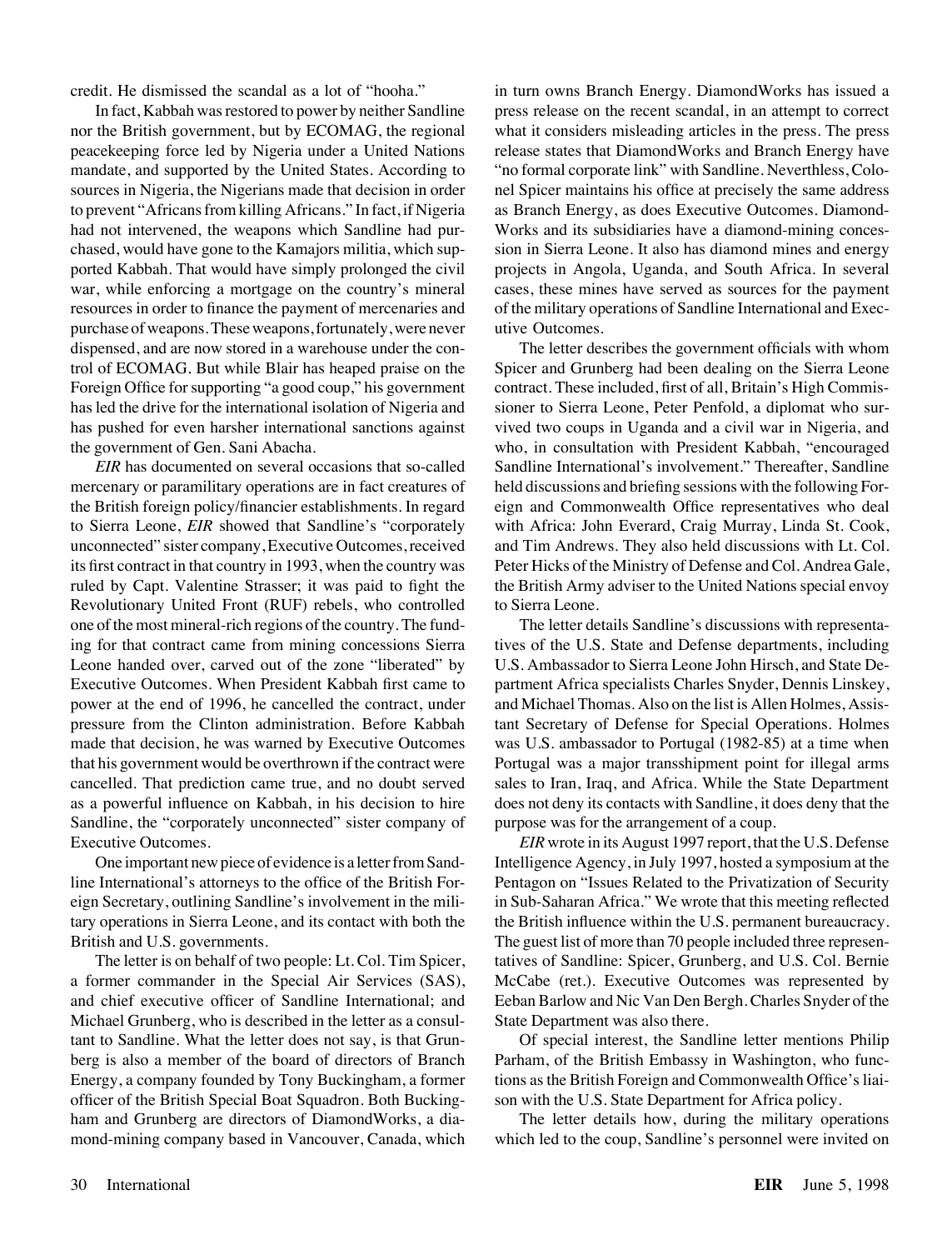board the *HMS Cornwall,* which was stationed off the coast of Sierra Leone on a humanitarian mission. Engineers from the *Cornwall* assisted in the repair of Sandline's Russianmade helicopter.

*EIR'*s report documented that the paramilitary intelligence operations of the 1990s are merely the younger generation of the massive arms deals of the 1980s under the leadership of George Bush and Thatcher. Now it has also been revealed that one of the sources of funds for the Sierra Leone operation was Rakesh Saxena, a mysterious businessman who is currently sitting in a Canadian prison awaiting a decision on whether he will be extradited to Thailand on charges of fraud against the Bangkok Bank of Commerce. One of his accused co-conspirators in this fraud case is Adnan Khashoggi, the Saudi billionaire arms dealer who worked closely with Lt. Col. Oliver North and others in some of the largest Iran-Contra and other arms deals. Of Indian origin, Saxena was to finance arms purchases and pay for the services of Sandline in Sierra Leone, in return for lucrative diamond mine concessions. He was thrown in jail before he could receive his payoff.

Saxena is said to control almost 80 companies, many of which are based in the British Virgin Islands. Sandline was registered in this British territory in 1993, during the time that High Commissioner Penfold was Governor.

It has been reported that the company that shipped the weapons, Sky Air Cargo Services, was at one time called Santa Lucia Air—a firm which was created in the 1970s for shipment of weapons to anti-government guerrillas in Angola and other hotspots. It also shipped weapons to the Contras for Oliver North in the 1980s.

The London *Sunday Times* on May 24, 1998 reported that High Commissioner Penfold was in contact with an American businessman and arms dealer named Roger Crooks. Crooks had been described as the owner of one of the main hotels in Freetown, Sierra Leone. The *Sunday Times* claims to be in possession of a confidential British police document describing Crooks as a "freewheeling Texas millionaire" who had been involved in an international police operation aimed at preventing illegal shipments of arms and explosives. He is also reported to work very closely with Sandline, and leased a Russian-made helicopter, now used by Sandline in Sierra Leone.

*EIR'*s independent investigation has found some other interesting facts about Crooks. According to a U.S. intelligence source who had extensive experience in Central America in the 1980s, Crooks, during this time, was supplying weapons to the Nicaraguan Contras on behalf of North. (Apparently his relationship with North was a bit testy, since they are said to have had a fist fight in Costa Rica.) Crooks allegedly had been trained by the CIA as a covert operations specialist and participated in the CIA's ill-fated Bay of Pigs invasion of Cuba in 1961. In the 1980s, he established ties to Iran-Contra personalities such as Robert Owen, whose correspondence with North documents that the Contras were being financed by drug barons. Another was John Hull, whose Costa Rican ranch was used to resupply the Contras and was a transshipment point for narcotics trafficking into the United States. It was allegedly through his relationship to Gen. Richard Secord that Crooks came into contact with Defence Systems Ltd. and, eventually, Sandline.

Crooks in recent years had turned his attentions to Africa, using Sierra Leone as a base of operations to supply weapons in the various African conflict zones. He allegedly supplied weapons to Laurent Kabila to overthrow Zaire's President Mobutu, and to both sides of the civil war in Angola.

#### **Executive Outcomes threatens African stability**

The London *Sunday Express* on May 17 revealed the existence of an intelligence memorandum, apparently prepared in 1997 by Britain's Defense Intelligence staff, detailing the danger to African political stability posed by Executive Outcomes. The document shows that Executive Outcomes was first registered on Sept. 7, 1993 by Tony Buckingham and former SAS intelligence officer Simon Mann, currently Colonel Spicer's deputy chief executive at Sandline International.

The document, as quoted in the *Sunday Express,* states: "Executive Outcomes will dominate the security situation and may also control the bulk of the revenue-producing assets of Sierra Leone.

"There is a real danger that senior Executive Outcomes figures will become key powerbrokers, distorting attempts to return the country to some form of accountability.

"Their indifference to the social development of the country could easily foster rebellion, perhaps furthered by dissident groups outside the country.

"Executive Outcomes' widespread activities are a cause for concern. It appears that the company and its associates are able to barter their services for a large share of the employing nation's natural resources and commodities.

"On the present showing, Executive Outcomes will become ever richer and more potent, capable of exercising real power, often to the extent of keeping military regimes in being.

"If it continues to expend at its present rate, its influence in sub-Saharan Africa could become crucial."

The Defense Ministry document confirms the role of Executive Outcomes in Angola, where it had a contract with the government to aid it in its war with the UNITA nationalists. The document confirms a report appearing in *EIR* on May 8, that Executive Outcomes and Defence Systems Ltd. were playing a destabilizing role in Angola, undermining the U.S. brokered peace process between the Angolan government and UNITA.

The Defense Ministry report notes that under the terms of the Lomé Protocol, which was supposed to end the fighting in Angola, the use of foreign mercenaries became illegal under